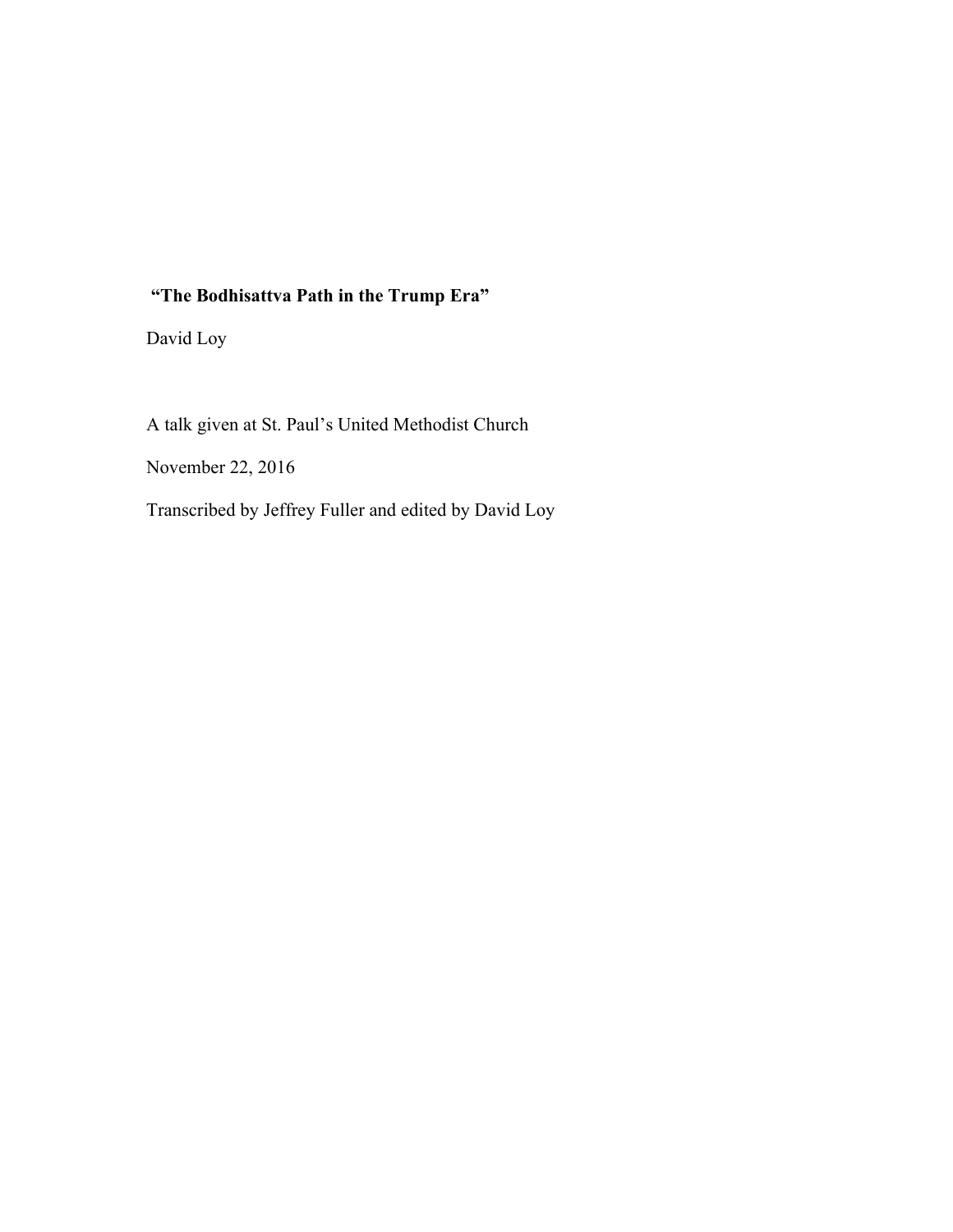It's been two weeks today since the election, and many of us are still in a state of shock traumatized, disheartened if not depressed, anxious, angry, fearful and somewhat confused, wondering what's going to come next — and wondering if there might be some silver lining to what's happening. My response today has two parts. First I'd like to identify a very real silver lining, or at least the possibility of a silver lining, depending on how we respond to the situation. And then I'd like to say a bit about what I think is the most important contribution of Buddhist teachings to this situation, which can help us understand and respond to it.

Let's begin with a Zen story that's been circulating on the Internet. A student asks the master, "When times of great difficulty visit us, how should we meet them?" And the answer is, "Welcome." This path that we're on is not about avoiding difficulties. That doesn't mean passively accepting those difficulties when they present themselves, but it does mean engaging with them, not trying to avoid them. Another story is also quite relevant here: the student asks the master, "What is the constant activity of all the Buddhas and bodhisattvas?" In other words, what is it that awakened people are doing all the time — what is special about the way they live in the world moment by moment?" And the answer from the master is, "Responding appropriately." In one way that seems very simple, but in another way it's not, because in order to know how to respond appropriately, we have to understand the situation that we are in. There are different ways of understanding a situation, different perspectives. And one of them is how short-term or long-term, how closely we are looking at the situation, and how much can we step back from it and look at the larger perspective.

Anyway, here's the silver lining that I'm wondering about. Again, I'm not saying it's definitely a silver lining, but it has the possibility to become a silver lining: is the distress that we are feeling now opening up a new potential that's exactly what's needed? And here I have to immediately qualify that, because as an older, white, heterosexual male, there are certain types of anxiety that I'm probably not going to have to be concerned about, compared to many women, or gay people, or people of color, or some immigrants. I acknowledge that, yet again, I am in a very privileged situation. Yet there are other important issues here too, other aspects to our distress that need to be emphasized as well, and even to be appreciated. Because perhaps the shock of this election can also help to wake us up. You will remember that Hillary ran her a campaign basically on the status quo: more of the same. And from what I can see, that's why she lost. Because for an awful lot of people in this country, that's not what they wanted. It's important to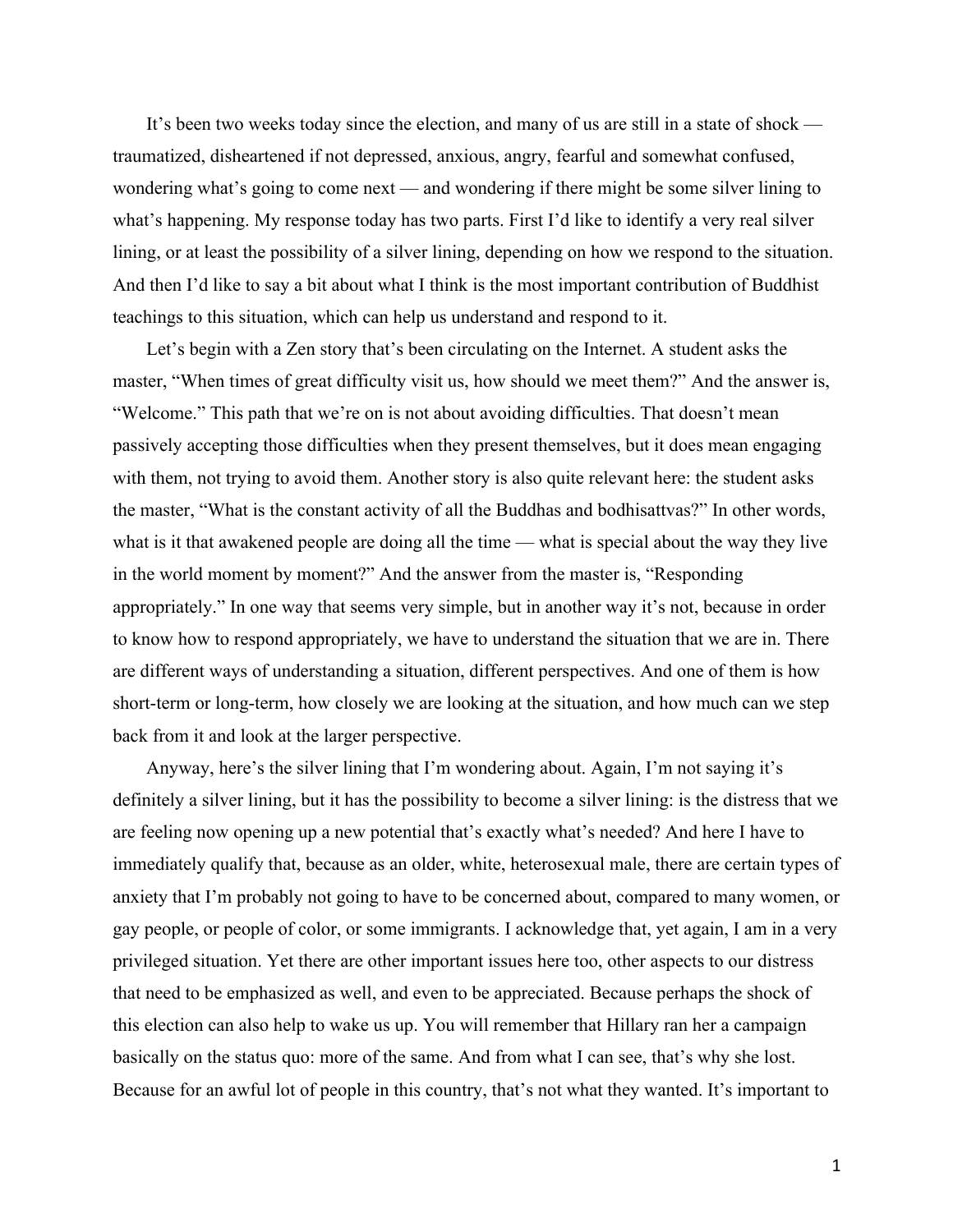remember here, among other things, that Democrats have controlled the presidency for 16 of the last 24 years, and that the gap between rich and poor during that period has continued to accelerate. So much for the party of the working class.

So how much has the election of Donald Trump shaken us up, and maybe, in the process, is it waking us up in a way that the election of Hillary Clinton would not have done? I am struck by something that the philosopher-provocateur Slavoj  $\check{Z}$  izek expressed very succinctly: "The real calamity is the status quo." In which case, if people are responding, showing their dissatisfaction with the status quo, even if they are doing it for different reasons than I do, is that expression of dissatisfaction what's needed? Again, that response can be understood in different ways, but let me share with you the way that stands out most for me. Here are a few sentences by James Gustave Speth, from a book he published back in 2008, which means he actually would have written it in 2007. Please keep that year in mind as you listen to what he wrote:

"Half of the worlds tropical and temperate forests are now gone. The rate of deforestation in the tropics continues at about an acre per second, as it has for decades. Half the planet's wetlands are gone, an estimated 90% of the large predator fish are gone. 75% of marine fisheries are now overfished or fished to capacity. Almost half of the corals are gone or seriously threatened. Species are disappearing at rates about a thousand times faster than normal. The planet hasn't seen such a spasm of extinction in 65 million years, since the dinosaurs disappeared."

(More recently, a week or so ago it was announced that from 1970 to 2020, a short 50-year period, two-thirds of all the wild animals on this planet will have disappeared. Some years ago E. O. Wilson, the renowned Harvard biologist, predicted that by the end of this century, half of the earth's species plant and animal species may be extinct, or so weakened that they will disappear soon thereafter.)

Anyway, back to Speth now: "Desertification claims a Nebraska-sized area of productive capacity each year globally. Persistent toxic chemicals can now be found by the dozens in essentially each and everyone of us."

Something else I recently came across is that in the last 40 years, that is to say in the lifetime of almost all of us here, about one-third of the world's cropland has been abandoned because of soil erosion, or because it's otherwise unusable.

"All we have to do," continues Speth, "to destroy the planet's climate and biota and leave a ruined world to our children and grandchildren, is to keep doing exactly what we're doing today,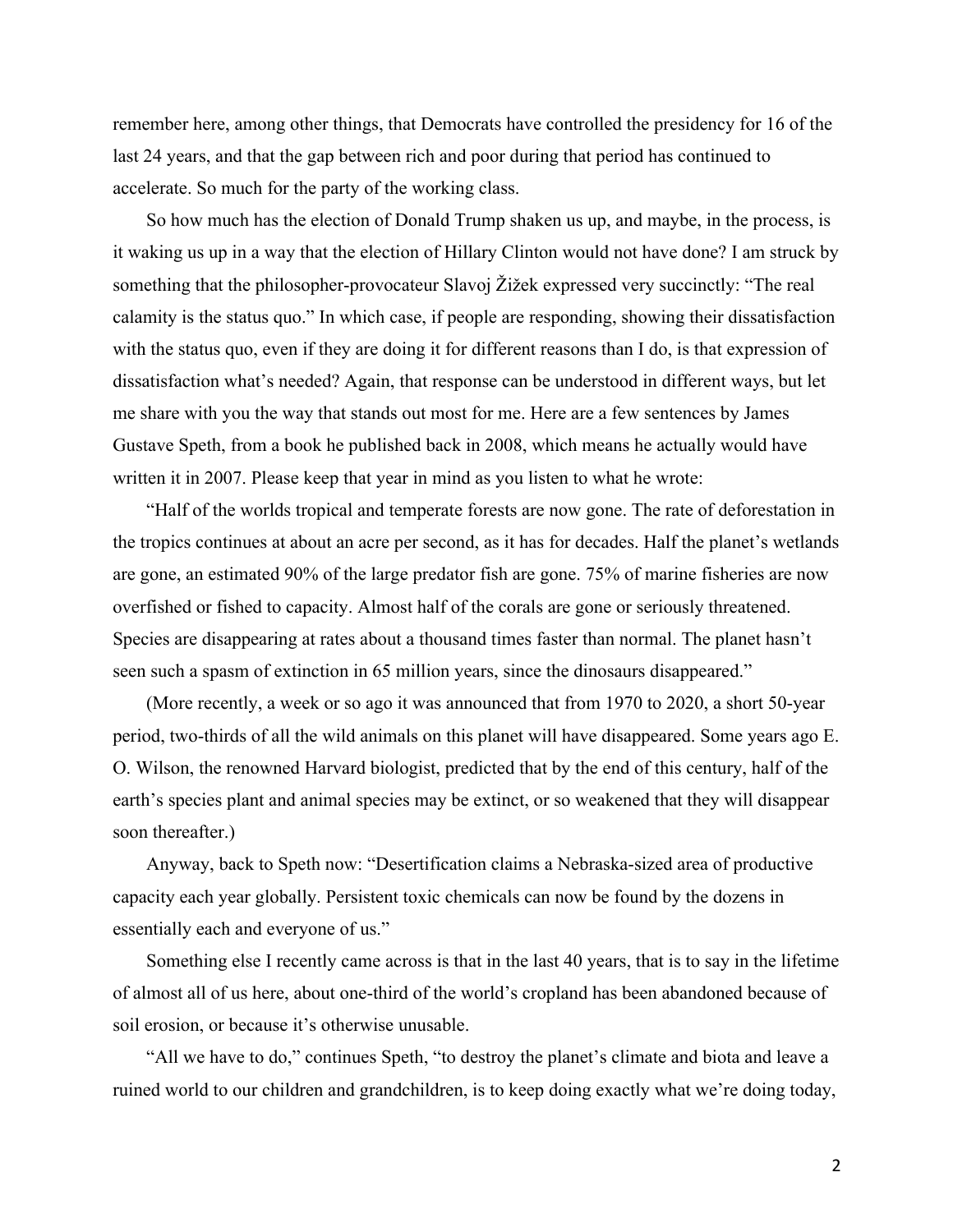with no growth in human population or the world economy. Just continue to generate greenhouse gases at current rates, just continue to impoverish ecosystems and release toxic chemicals at current rates, and the world in the latter part of this century won't be fit to live in. But human activities are not holding at current levels. They're accelerating dramatically."

Remember, he wrote this back in 2007. Did you notice that just last week it was announced that this will be the third year in a row that set a new record as the warmest in recorded history? If all this is true, we need to wake up to it in a way that we haven't yet. Why haven't we, and what does it take to wake us up to it?

Now in response to this, you might say that Hillary, unlike Donald Trump, acknowledged climate change, and intended to do something about it. But, given her public record, just how much was she prepared to do?

The analogy that comes to my mind is that we are all in a big bus, a bus that's hurtling very, very fast toward a precipice. We don't know what lies over that precipice, we don't know if it's a sudden drop or if it's a bumpy collapse, but we have good reason to suspect it's a very long way down. What happened in this election is that two people were fighting for the steering wheel. One person wanted to speed up, step on the accelerator and go faster, because he's not concerned; apparently he doesn't believe there is a precipice. But what about the other person? Was she determined to stop the bus? Maybe she would have slowed down a little bit, maybe turned the wheel a bit, but it seems to me that neither of our two main political parties is interested in acknowledging the crisis in the way that it needs to be acknowledged. Why? I'm reminded of the Louisiana populist Huey Long, who put it very well: "Your government is like a restaurant with Republican waiters on one side and Democratic waiters on the other side. But no matter which set of waiters brings you your food, the legislative grub is all prepared in the same Wall Street kitchen."

Suppose Hillary had won as expected. Would we all have sat back on the bus more comfortably into our seats? If Trump had been defeated, would that have encouraged us to become – or remain – more comfortable? I think you can see what I'm getting at here.

The other side of the question that constantly comes back to me, and it's a question for myself as much it is for anyone else, is: why is it so difficult for us to respond in the way that's necessary? The answer, it seems to me, is that for most of us our concern is not generated by personal discomfort. If you look at the history of the French Revolution or the Russian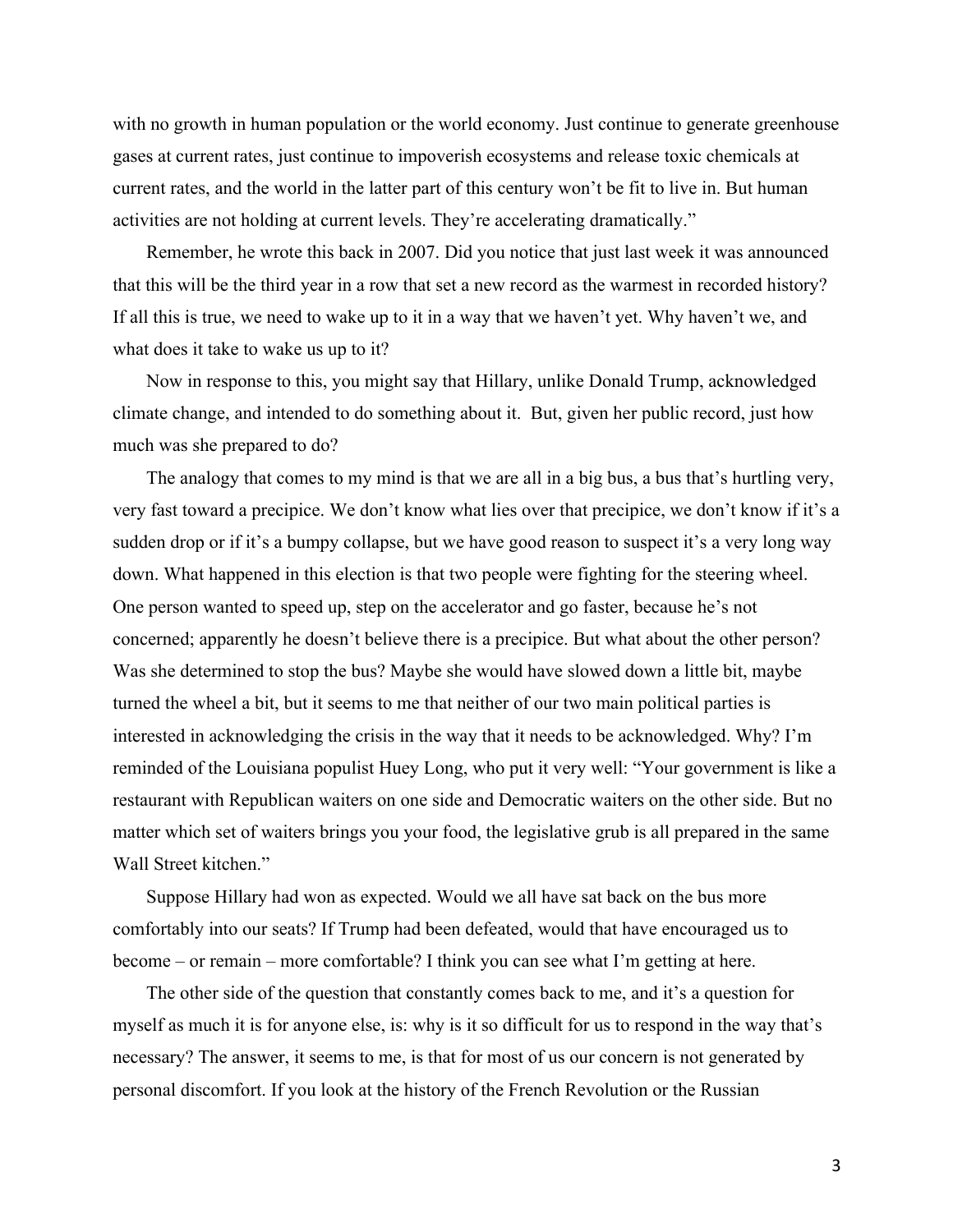Revolution, the people who revolted did so because they were desperate, because they had no choice, because they had to put their lives on the line. And let's be honest, for most of us here in the "Boulder bubble," for how many of us is life essentially very, very comfortable? Whether you look at our lives historically or geographically, we are incredibly privileged. We are the most fortunate generation in human history when you consider the levels of disposable income, of medical care, of freedom and ability to do what we want. Or you can look at it geographically, in contemporaneous terms of what's going on in the world now, and you will come to the same conclusion. How incredibly fortunate, how extraordinarily comfortable we are, compared to life for the vast majority of people on this planet. This is not a criticism, but it's a statement about and I'm talking as much to myself here — about how difficult it is, therefore, to generate the level of passion and concern and response that is necessary if we're going to leave a decent planet for our descendants and for the other species on this earth.

Because we are all in this bubble together, it's very hard not to take it for granted, and just assume that that's the way things are. But we need to remember that the kind of life that we now enjoy — our great-great-grandchildren are not going to have that kind of life. The Boulder bubble is a bubble; it will be popped. The quality of life here that to some extent we can't help but take for granted, that's not going to go on forever. And it's important for us, rather than simply enjoy our comforts until the bubble pops, to actually respond to this new challenge as much as we can now.

So that's the sense in which the kind of discomfort and anxiety and trauma that most of us have been experiencing in one way or another during the past two weeks might become something positive. It's been encouraging to see the sense of community that has been forming within some groups, people bonding together in the way that is needed if we're going to be able to respond appropriately to the kinds of difficulties that we can now expect.

So please reflect on that. My concern is that those of us who feel momentarily moved to do something will over time -- being surrounded by other people who are not so moved -- lose that energy, and slip back into old, more familiar life-style habits. I think we have to be careful and ask ourselves whether we are doing that and really try to help each other rise to this particular kind of challenge rather than seeing this as a temporary difficulty that we eventually adjust to.

And to some extent our practice can encourage that. It's possible to use our meditation practice, our Buddhist practice, as a kind of refuge from all of this. I'm concerned that we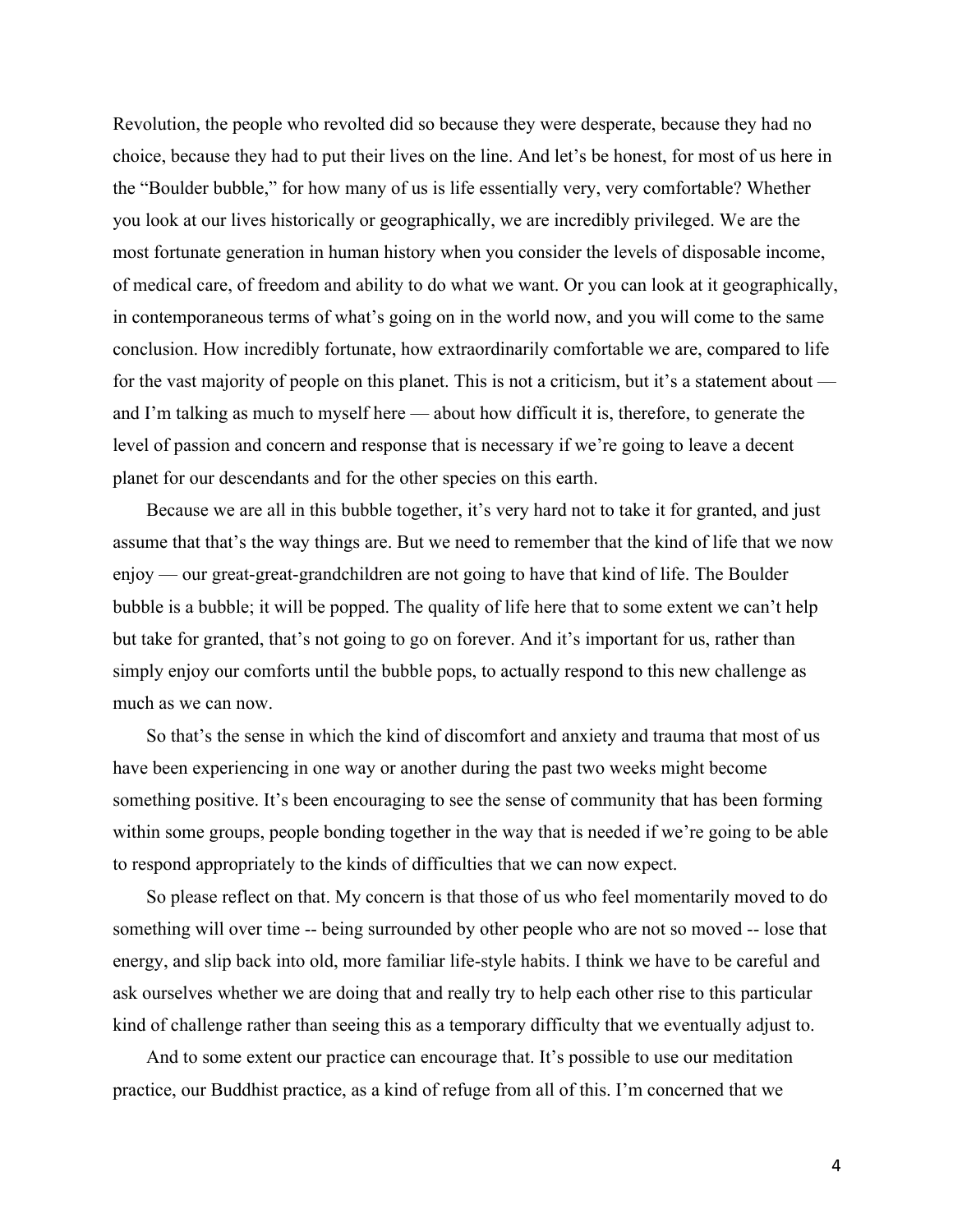Buddhists have discovered our own solution to the climate crisis and other ecological and social crises. When we read something of the sort that I mentioned earlier, quoting Speth, we tend to become anxious, but hey, we're Buddhist practitioners, and we know what to do when we are anxious, right? So we sit facing the wall for a while (laughter), let go of our thoughts and feelings and so forth, and after a while, okay, I feel better! That's one kind of Buddhist response — but that's not the kind of response that's needed.

The second thing I want to talk about is perhaps the most important thing that Buddhism has to offer us at this particular point: the bodhisattva path.

The most essential thing about the bodhisattva path is that the bodhisattva has a double practice, or a two-sided practice. On the one hand he or she continues to work for their own awakening, they continue their own meditation and so forth. They work on their selftransformation and thereby realize or get in touch with that dimension or perspective in which there's nothing missing, nothing lacking, no better, no worse, nothing to gain. But they also realize that that dimension by itself is insufficient, is one-sided. Although it's important for us to ground ourselves in meditative equanimity (in Zen we talk about realizing emptiness), it's important that that grounding enables or invigorates us to engage more compassionately and wholeheartedly in social and ecological activities.

And, on the other side, it's just as important for activists to have a meditative practice, because otherwise it's very, very difficult to avoid getting frustrated, burned out, angry, and even despair.

I've spent a lot of my time recently talking to Buddhist groups about how important it is to be socially and ecologically engaged. Here I'm reminded of one of my all-time favorite quotations, by Nisargadatta, who expresses this point very well: "When I look inside and see that I am nothing, that's wisdom. When I look outside and see that I am everything, that's love. Between the two my life moves." This shows the relationship between the two pillars of Buddhism -- wisdom and love, or wisdom and compassion -- because insofar as we overcome the delusion of a separate self, insofar as we're able to let go of ourselves in our practice and realize our non-duality with other people and the world generally, the love that he refers to is how one embodies that realization in how we actually live day by day. This kind of love is not a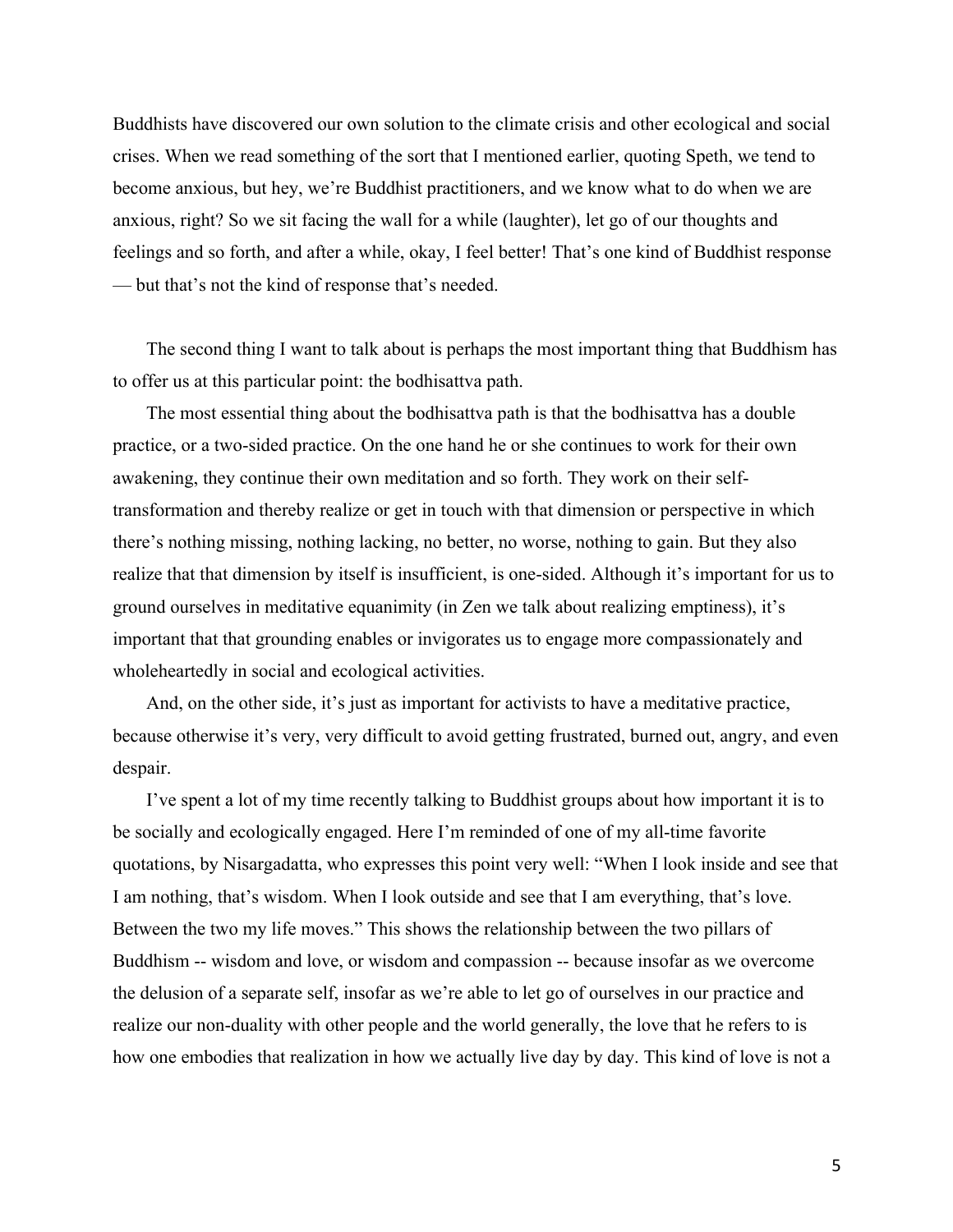feeling but a way of being, the way of living in the world and relating to other people that's implied by this realization of non-separation.

Many things about the bodhisattva path could be mentioned here. Traditionally one of the most important things would be nonviolence, consistent with the first Buddhist precept that we don't injure living beings. And along with that, the idea of non-polarization, which seems especially important now. By non-polarization I mean not objectifying or feeling separate from other people who have different ideas, people that we're trying to convince, or struggling with. It's important not to label them as "evil." From the Buddhist perspective, we're not in a struggle of good against evil, but on a path that transforms delusion into wisdom (or ignorance into awakening), and that involves recognizing how we are all complicit to some degree within webs of delusion such as this election demonstrated.

It's very heartening to see the resistance that's already starting to catalyze. I'm sure most of you have heard about an incident that happened a few days ago at the Broadway show "Hamilton" in New York, where Vice-President-elect Pence was booed by many in the audience, and following the performance some of the cast came back onstage to make a statement. I think we're going to see a lot more of that. My sense is we are going to see the strongest resistance movement since the Vietnam War, maybe since the Civil War. But what isn't clear yet is whether this kind of movement is going to bring us all together in response to Trump and his administration, or are we going to see a growing gap between the people who are appalled by what Trump is doing, and the many people who elected him. Are we going to see greater and greater division, or are we going to accept that, despite the fact that they have different ideas and a different understanding, Trump supporters are also responding to pain, they too are suffering. Will we be able to find ways to communicate, to actually relate to them rather than deepening the chasm between us?

There are other things that the bodhisattva path emphasizes, such as pragmatism and skillful means – which highlights the importance of creativity -- but I want to focus on what may be the most important thing: that the bodhisattva acts without attachment to the fruits of action. This is really important, but it's also very dangerous if we misunderstand it, because it can encourage or rationalize a kind of half-hearted commitment. We might decide, for example, that we need to help convert a fossil fuel plant into a renewable energy plant. And we work hard for a little while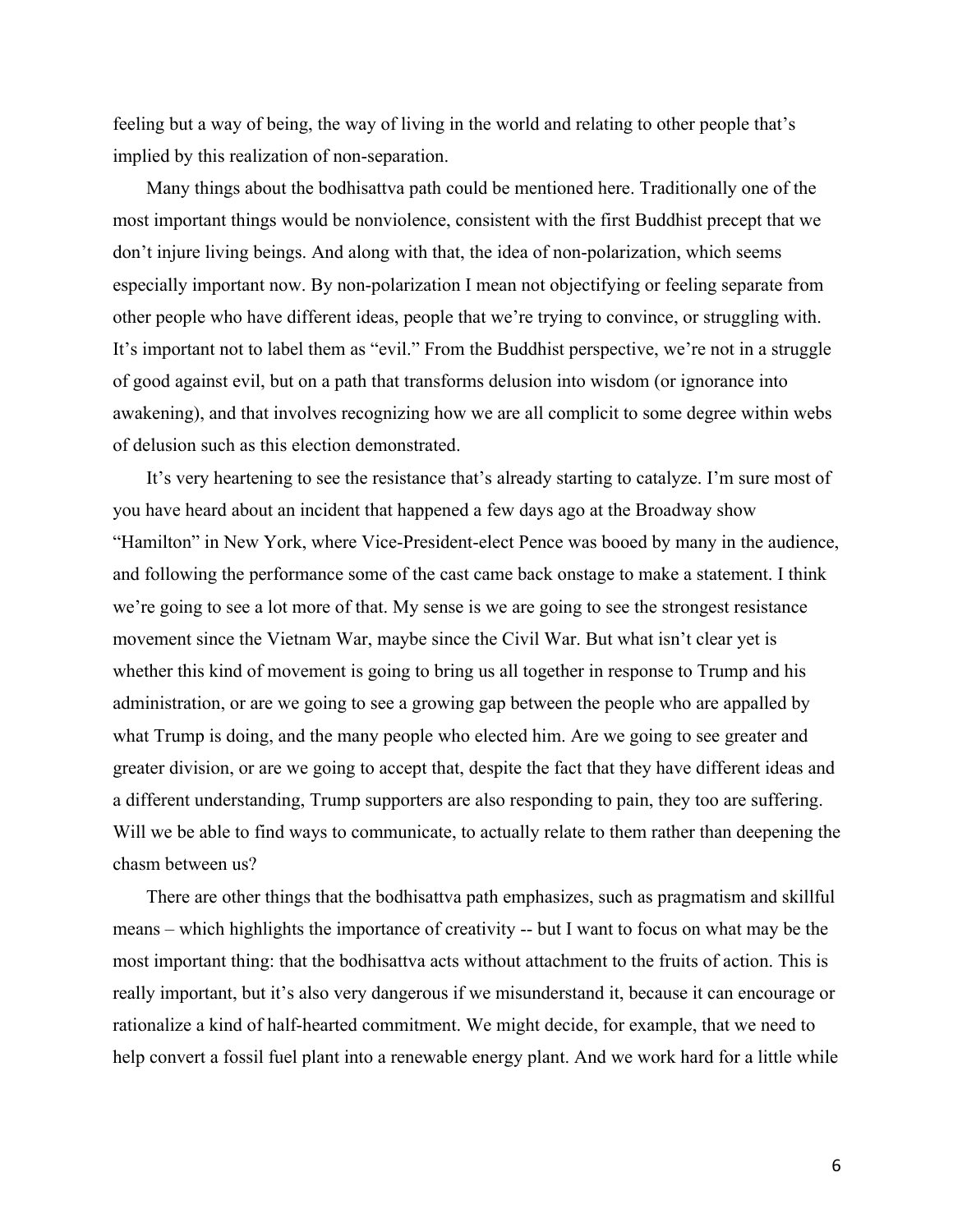but it doesn't seem to be happening and so we say, "Oh well, I tried. It isn't happening, but I'm not attached to the results of my actions, so I'll just return to my cushion." (Laughter)

Is that kind of nonattachment to the fruits of action that we need? No, I would say that is a misunderstanding of what nonattachment means. One way to make this point is to emphasize the distinction between a 100-yard dash and a marathon. When you're running a 100-yard dash, the only thing that counts is getting to the goal line as quickly as possible; you don't have to think about anything else. But you can't run a marathon that way. If you do, you're going to exhaust yourself awfully quickly. In order to run a marathon, yes, you are running, you are not just sitting by the side, meditating or watching the runners. You are moving in a certain direction. But at the same time, in going that direction, it's one step at a time. [Demonstrates walking deliberately, one step at a time] Just *this*! Just *this*! Only *this* step! Well, maybe a little faster. (Laughter)

In Japanese Zen the term *tada* means "just this!" In this single step nothing is lacking, nothing is missing. We don't have to be thinking about the goal, as long as we're moving in that direction. You are completely one with every moment. And that is one way to understand what it means to be non-attached to the goal, non-attached to the fruits of one's action.

Nonetheless, a marathon is only 26 miles or so, and even if you are quite slow, even if you walk it, you're going to be able to finish it within a day. But what about the actual situation we're faced with today, where we don't know how far the goal line is, or how long it will take us to get there. Where we have to be in it for the really, really long haul, which is more discouraging or intimidating in the sense that we don't know what or where the goal is, or if there even is a finish line. Here I'm reminded of something recited in Zen centers every day, the four bodhisattva vows, the first of which is very pertinent: "Living beings are numberless. I vow to save them all." Or liberate them all, help all of them to realize their true nature. Basically one is taking a vow to do something that actually can't be done, that can't be fulfilled, which makes it a "goal-less goal." Which means that it's not actually about achieving a particular goal at all. It's about a fundamental reorientation in the meaning of one's life, away from my usual preoccupation with my own comfort, my own separate well-being. The vow is a commitment to transform those habits: "No, the fundamental meaning of my life is working for the well-being of everyone." You can call this a goal, you can call this an attachment if you like, but I think it's something deeper: it really is a transformation at the core that cuts through one's usual selfpreoccupation. And the reason I emphasize that is, if you think about what that vow really means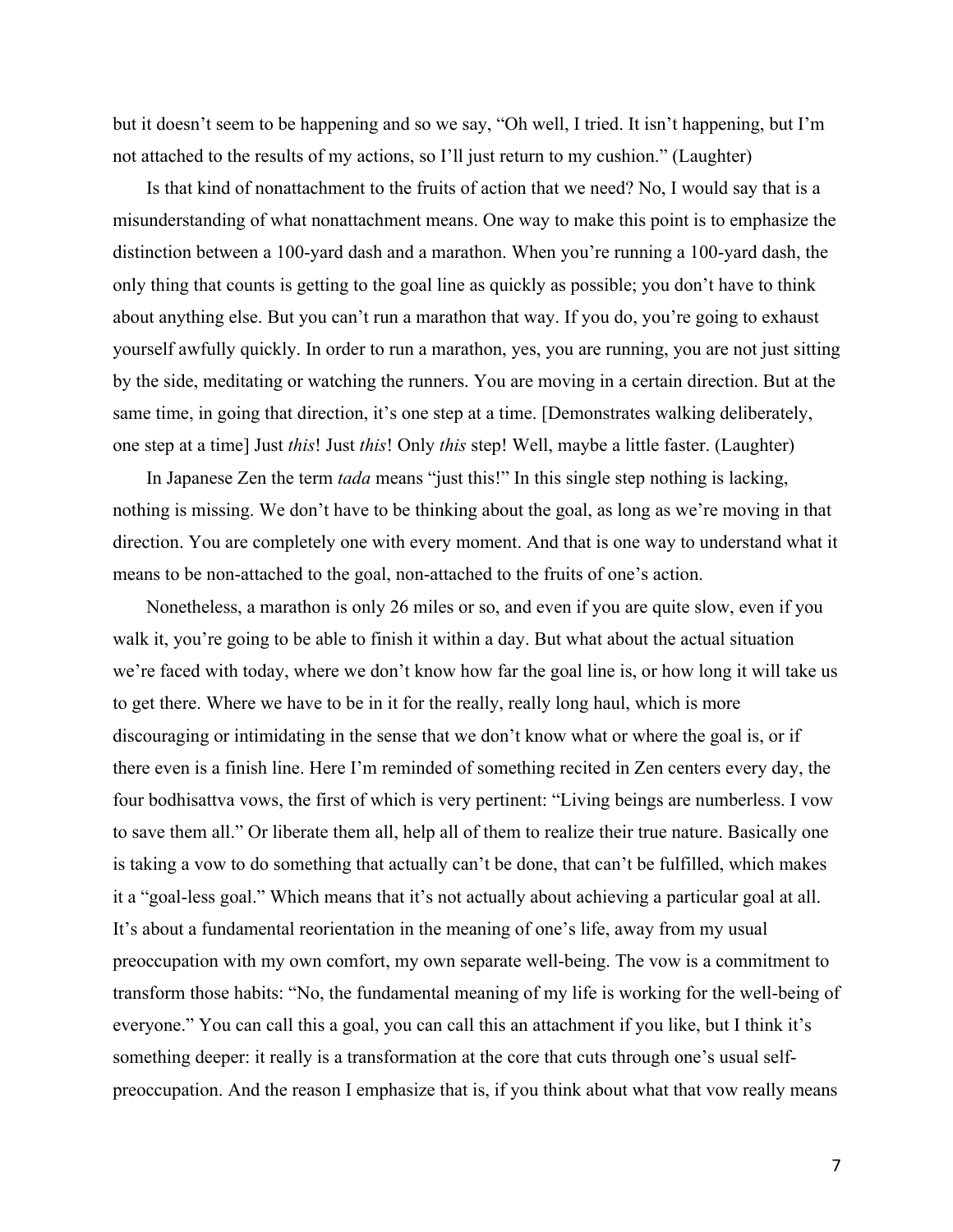and take it seriously, you are not going to be intimidated by the comparatively minor task of working with others to save global civilization from destroying itself. (Laughter) The point is, whether or not we become temporarily discouraged, we don't stop, we get on with it. Because this bodhisattva commitment and activity becomes the only game in town, as the meaning of one's life. And I think it's not a vow that many of us can embody very successfully unless one also has a meditation practice, or some other spiritual practice.

However, that still doesn't get at the most important thing that we need to say about what it means to act without attachment to the results of that action. What pushes me in this direction is what some scientists seem to be saying, among themselves behind closed doors: *It might be too late.* What if it is too late? Well, first question, too late for what? Too late to avoid a breakdown of the kind of global civilization that we've achieved in the last couple of generations? As Paul Ehrlich put it, in pushing other species to extinction, we are busy sawing off the limb on which we perch. It's quite ironic, isn't it, that just as we've achieved a truly global civilization, it's busy destroying itself.

I'm not a scientist and not in a position to offer any authoritative judgment on this matter, but scientists themselves are very concerned about what are called *tipping points*: for example, the fact that Arctic ice is melting ever more quickly than expected, and without the white ice the ocean absorbs more heat, which causes more ice to melt and so forth. And another example is methane gas, which is much more potent than carbon dioxide. I've read that there are approximately 400 *billion* tons of methane frozen at the bottom of the Arctic and Antarctic Ocean, and also buried in the permafrost, the tundra – and both of these are now melting. We seem to be getting into a positive feedback loop, positive in the sense that the problem tends to aggravate and escalate itself.

So is it maybe too late? And if so, what does that mean? We just don't know, do we? The extra problem with that, of course, is that normally there is something paralyzing about "not knowing." It's scary that we don't even know what's happening right now, and that we don't really know what's likely to happen, or what's possible. We just… don't… know.

But wait a minute! In Zen "don't know mind" is an essential aspect of realization and practice. Enlightenment or awakening isn't about suddenly, "Oh, now I understand everything about the way the world is and what's happening." It's just the opposite. It's opening up to a one's "don't know" mind. Bernie Glassman, founder of the Zen peacemakers, made this the first